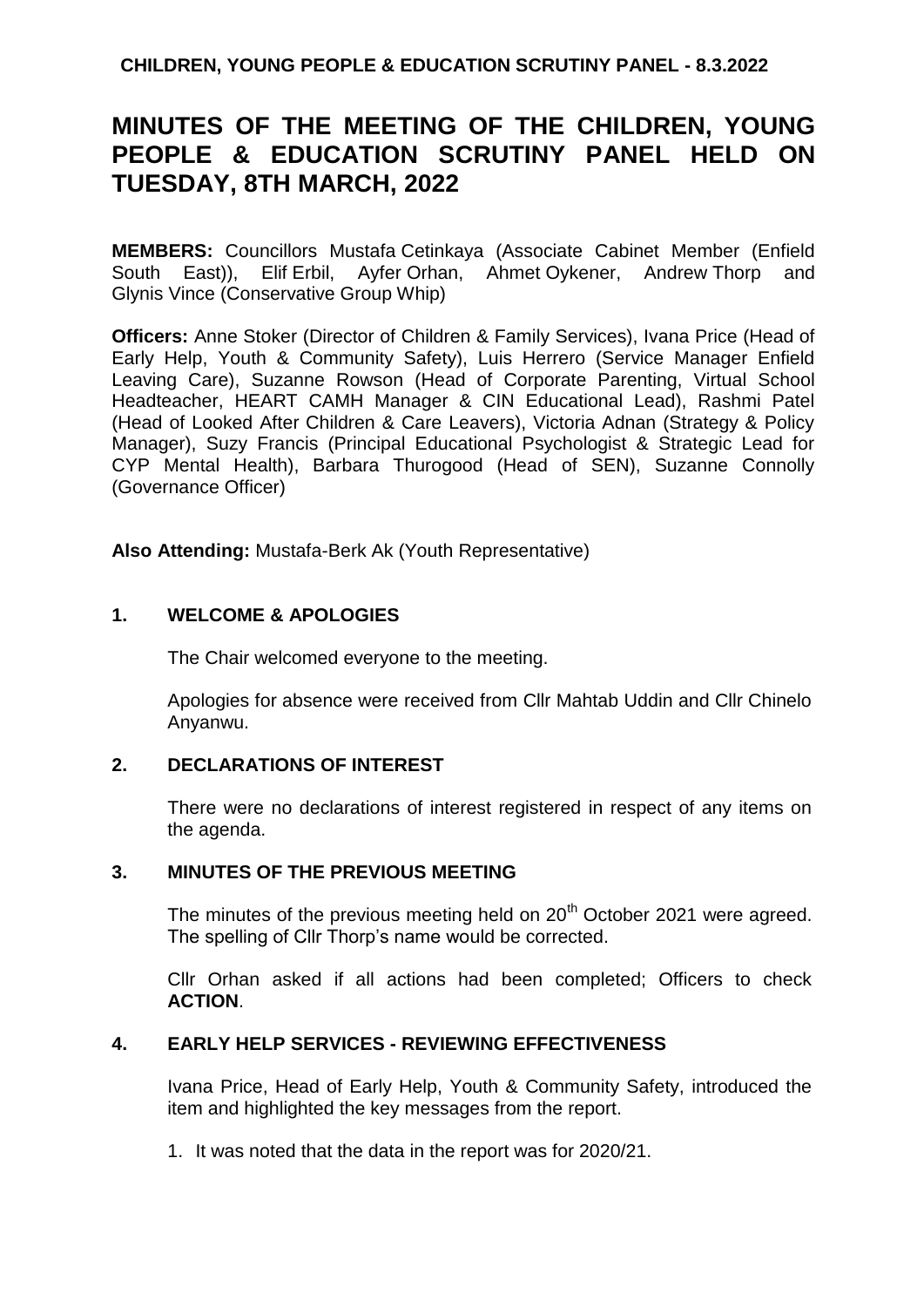- 2. Many families in Enfield require help and intervention. A new referral system, Early Help Triage, looks at all referrals ensuring they meet eligibility criteria.
- 3. Additional referrals had been received this year with the majority coming from the east of the borough.
- 4. The previous Ofsted inspection was strong and there's a clear plan to improve and enhance the service.

Officers were thanked for the helpful report and in response, the following comments were received:

- 1. Cllr Orhan asked about the eligibility criteria. Officers advised this was set by statutory guidelines, however a wide range of help was available hence introducing a Triage Officer.
- 2. Officers confirmed that all referrals were accepted despite where they reside, and that work was taking place with schools and the police to increase awareness of the services.
- 3. Cllr Thorp asked if there were any trends emerging around re-referrals. Officers stated it was a new measure introduced this year, however families themselves were self-referring back to the service which was very positive. A deep dive would be performed to help understand and inform practice going forward.
- 4. Mustafa-Berk Ak, Youth Representative, queried if there was any way to increase the number of self-referrals which currently stood at 8%. The majority of referrals come from education and children's services due to the nature of the work however work was taking place to increase awareness.
- 5. Members stated that they were aware of families in their areas using the service and feedback was very positive.

#### **5. LEAVING CARE SERVICE REVIEW**

Luis Herrero, Service Manager Enfield Leaving Care, introduced the item highlighting that the main priority of the work was to improve outcomes for care leavers.

The number of young people currently being actively supported by the service was 351. The breakdown of this figure was detailed on pages 22-23 of the report.

Gill Hawken, Foster Carer, was in attendance to give first hand experience around care leavers.

- 1. It was noted that preparing children in care to become a care leaver was essential, however many foster carers do not start preparations early enough. The increased age from 21 to 25 was helpful.
- 2. It was suggested to ask care leavers about their experiences and what would've made the transition easier.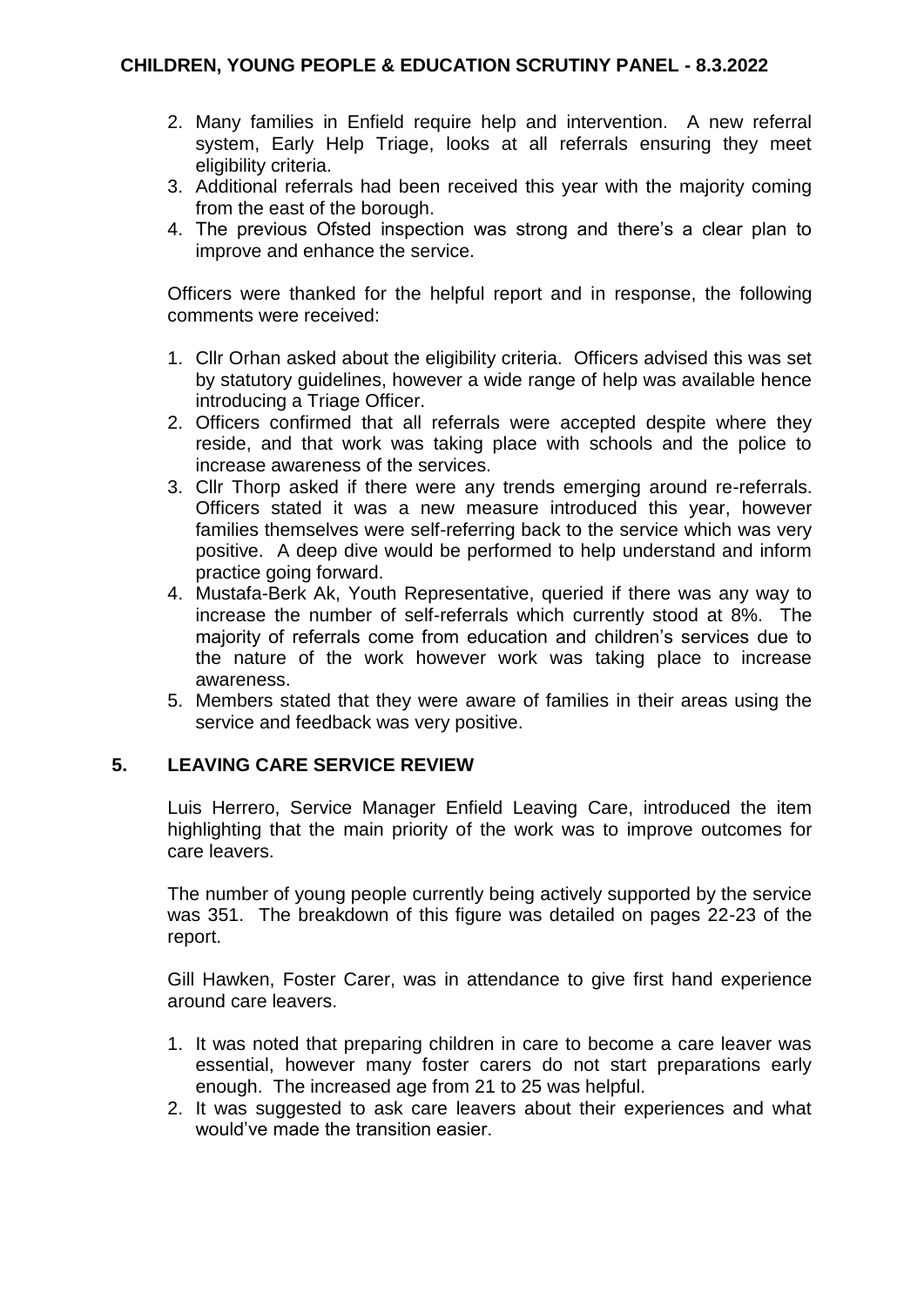- 3. There had been issues around care leavers being able to claim housing benefit, particularly if they were out of borough. This created unnecessary stress and upset.
- 4. Cllr Vince had expressed concerns around care leavers for many years, particularly the transition from child to adult services. Many get lost in the system.
- 5. There was a need to increase the number of foster carers however it was felt there were misleading adverts around the amount of pay they receive.

A care leaver was in attendance and gave a personal account of her time pre, during and after care. Members were interested to hear about these experiences and extended their thanks to the young person. The following key points were noted:

- 6. Care Leavers need a greater understanding of funding and benefits.
- 7. Services need to recognise a care leaver and ensure they receive funding and benefits quicker.

Members thanked officers and visitors for their work and input to this item.

## **6. SERVICE USER FEEDBACK & HOW THIS WILL BE USED TO IMPROVE SERVICES**

Suzanne Rowson, Head of Corporate Parenting, Virtual School Headteacher, HEART CAMH Manager & CIN Educational Lead, highlighted the variety of ways the service had reviewed participation, consultation and engagement.

The report was well received by members and thanks were extended to all involved.

# **7. SEND STRATEGY**

- 1. Officers hoped that the new code of practice would be received by the end of this month.
- 2. Many children still go out of borough; this was a priority area to improve.
- 3. Additional support for children & young people with SEND was provided at different levels. Schools and settings provide support at SEN Support and provide interventions so that they make progress. Various services were available to support schools and settings to further understand and meet the needs of their pupils with SEN from their existing resources. For children whose needs were more complex, schools, parents/carers make a request for an Education, Health and Care Needs Assessment (EHCNA).
- 4. Children aged over 16 were able to make their own request for an EHCNA.
- 5. Referrals for EHCNAs were looked at by a panel using a very robust system. Family members were not involved in the panel due to the personal content being discussed.
- 6. There was a query as to why Enfield had a higher EHCP increase compared to Barnet and Haringey. Officers advised that it was difficult to